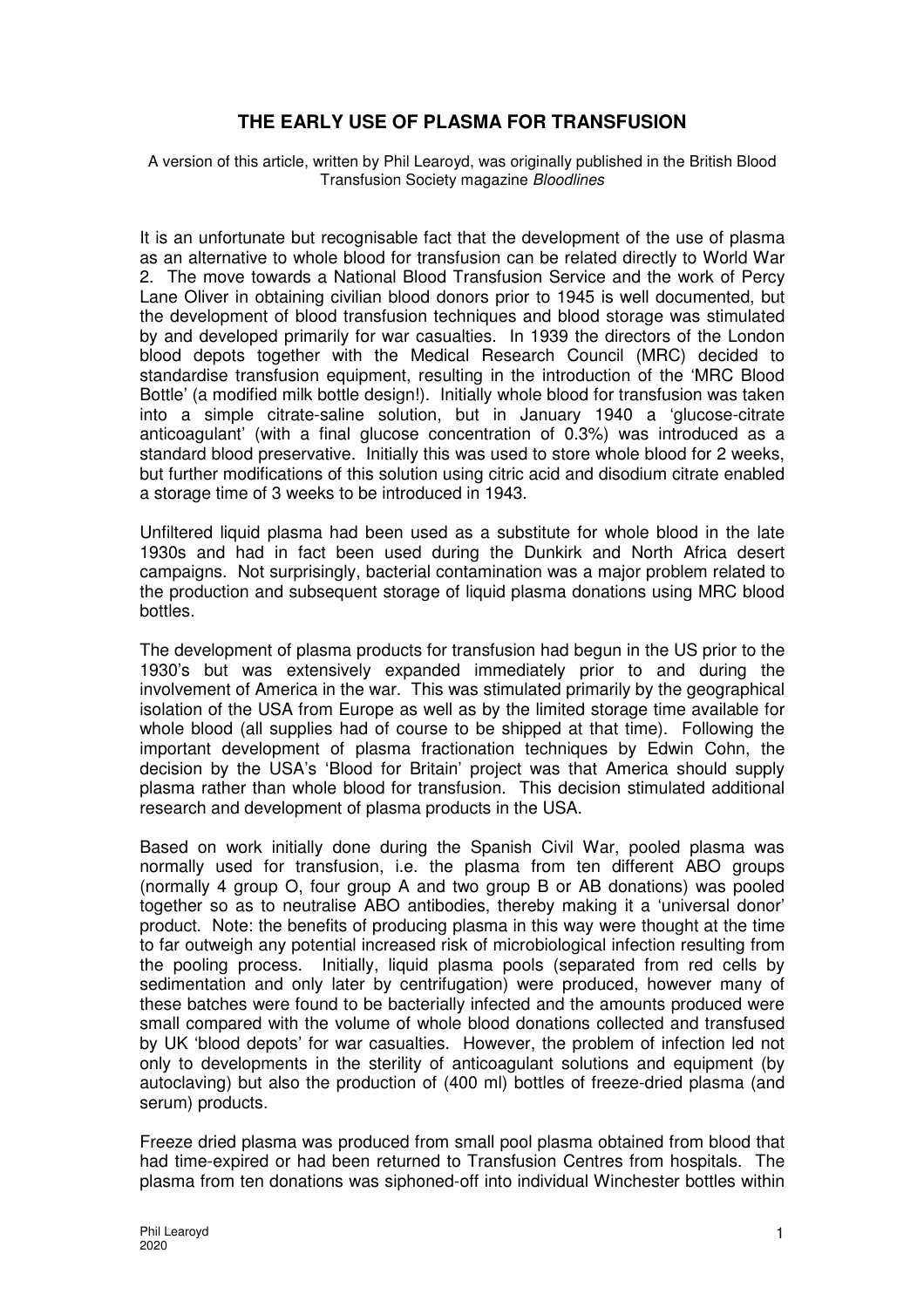a sterile room under aseptic conditions. The aim of freeze drying the plasma was to produce a stable product that could be conveniently kept for long periods without refrigeration. Prior to the drying process, each Winchester bottle of plasma was bacteriologically screened and then divided into 400 ml amounts in standard MRC bottles. Each bottle of dried plasma was produced by a process of spin freezing and desiccation. Once produced, the dried plasma could be stored without refrigeration and was reconstituted prior to use using 400 ml of sterile pyrogen-free distilled water.

The freeze drying of plasma subsequently led to the development of plasma filtration and fractionation methodologies leading to the production of dried fibrinogen products, initially at the Lister Institute, though increasing demand for these products by the 1950's led to the opening of the Blood Products Laboratory (BPL) in England.

The introduction of plastic blood packs throughout England in 1975 revolutionised blood component therapy. The ability to separate plasma from red cells using a single sterile 'multi-pack' design, centrifugation and 'plasma press' (to manually squeeze the blood pack) provided a simple, reliable and safe means of producing single donor fresh frozen plasma and cryoprecipitate donations for transfusion. This development of course also had major implications for the production of plasma pools for fractionation purposes, initially enabling sterile pooling into 5 litre packs. The production of small pool dried plasma was overtaken in the early 1970s by the production of a stable plasma protein fraction (PPF) which was heat treated (60 $^{\circ}$ C for 10 hours) and contained at least 90% albumin.



## Bottle of DRIED HUMAN PLASMA FOR TRANSFUSION

The bottle label includes the following information: Contains the dried solids (about 20 g. protein) from 400 c.c. of pooled citrated plasma, and may be given to patients of ANY BLOOD GROUP. To reconstitute add 400 c.c. sterile pyrogen-free distilled water. Intravenous saline or glucose solutions may also be used. Reconstituted plasma MUST BE DISCARDED if not used within 3 hours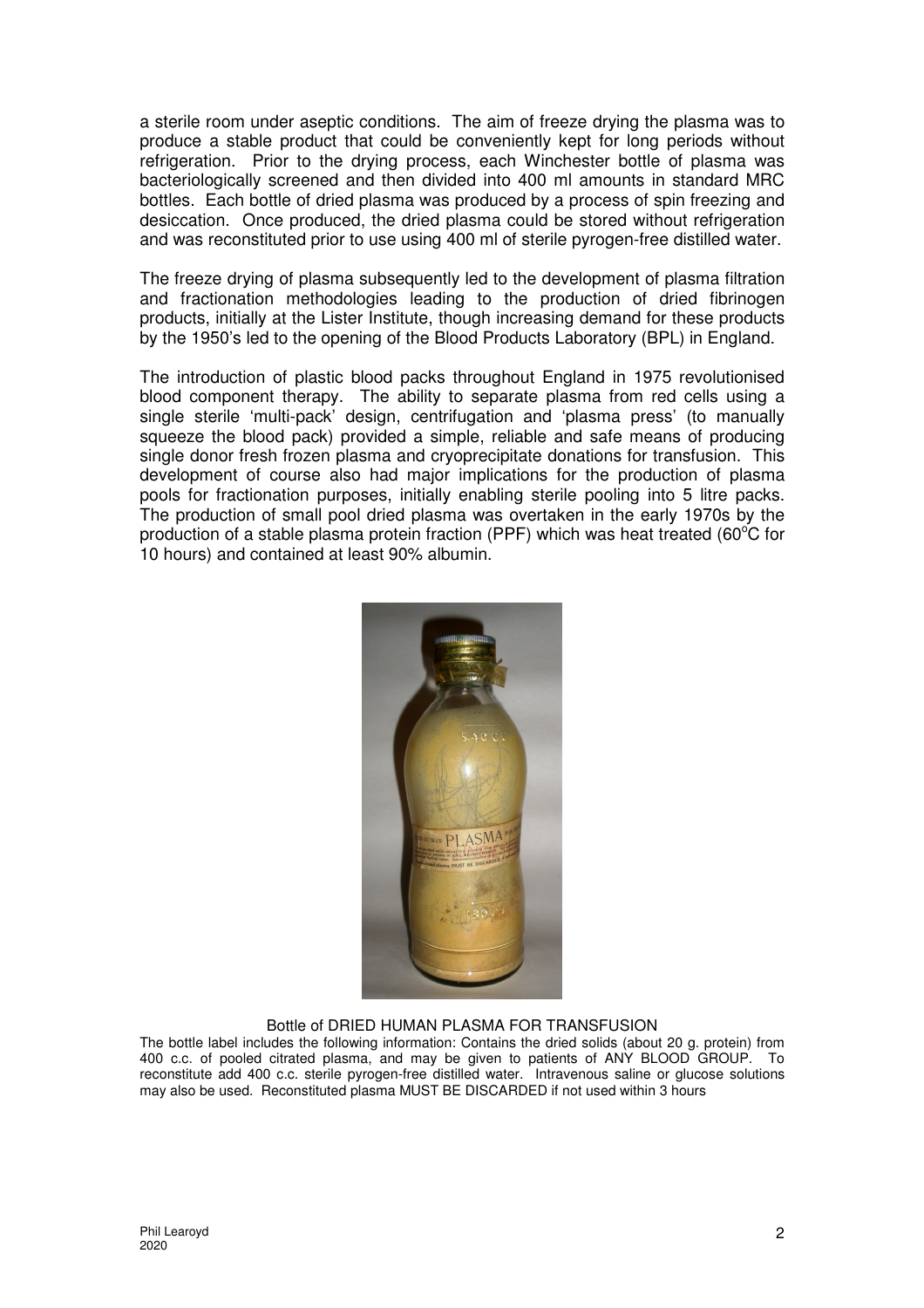

Bottle of DRIED HUMAN PLASMA FOR TRANSFUSION

Blood Products Laboratory, Lister Institute, Elstree, Herts. Batch No. 610 4722/2. Prepared: Mar 1970 / Expiry: Feb 1978. The bottle label includes the following information: Contains dried solids from 400 ml. unfiltered pooled citrated plasma. May be given to patients of ANY BLOOD GROUP – Protein 5% Citrate 1% Glucose 0.6% To reconstitute add 400 ml. pyrogen-free distilled water. To administer with a piercing needle transfusion set, replace metal cap and rubber wad and SCREW CAP DOWN FIRMLY. Reconstituted plasma MUST BE DISCARDED if not used within 3 hours. STORE IN A COOL DRY DARK PLACE.



Bottle of STERILE DISTILLED WATER FOR RECONSTITUTING DRIED SERUM AND PLASMA (400 c.c. PYROGEN-FREE) The bottle label includes the following information: Sterilised: 8 Nov 1977. Expiry Date: 7 Nov 1978.